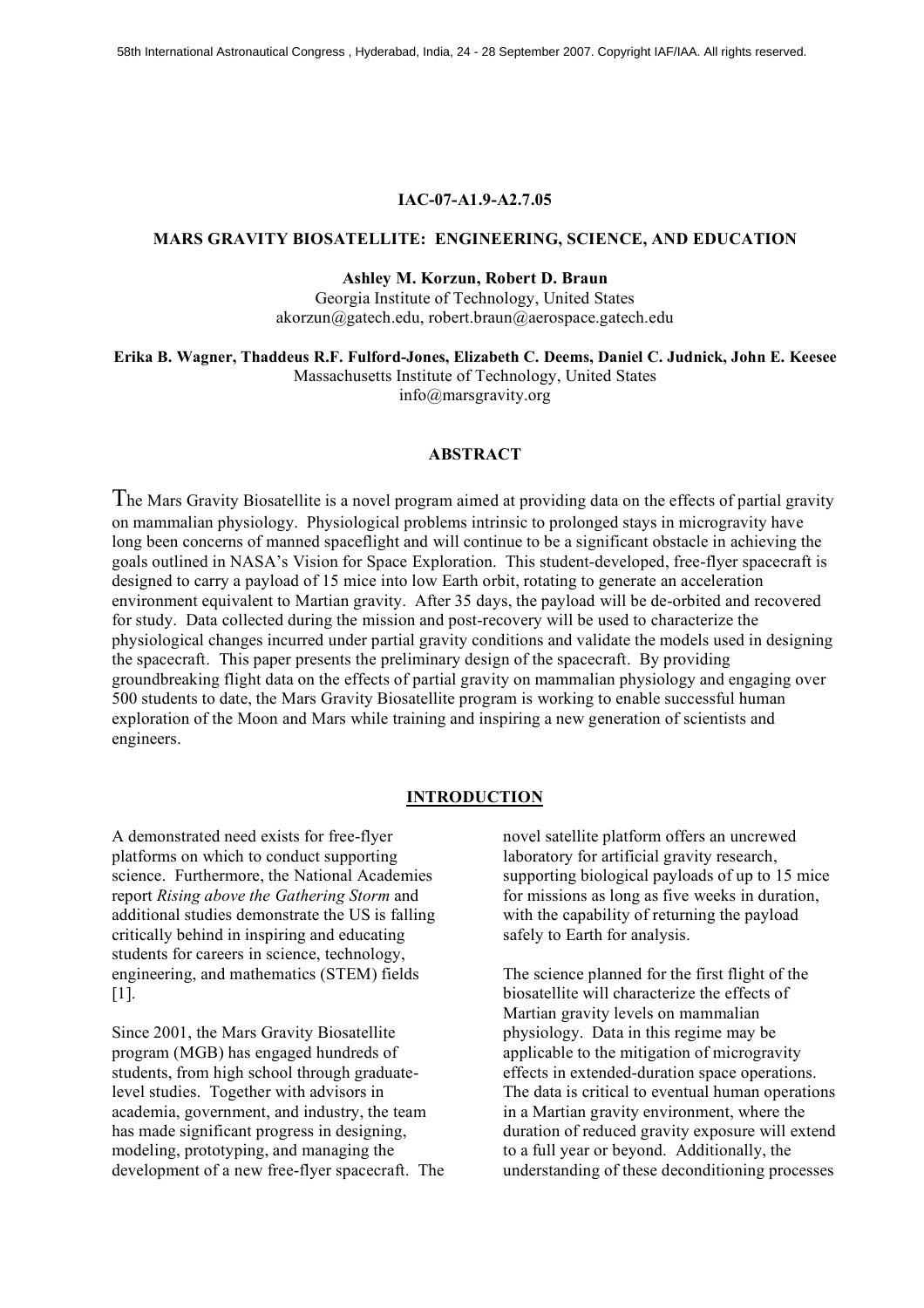may provide enhanced understanding of analogous diseases on Earth, such as osteoporosis.

Planned to launch in the 2010-2011 timeframe, the spacecraft will house 15 mice in LEO for a five week flight. In a spin-stabilized mode, the satellite will provide artificial gravity at 0.38-g, simulating the acceleration environment on the surface of Mars. After 35 days of data collection, the spacecraft will enter the Earth's atmosphere by controlled de-orbit. A mid-air recovery will be conducted over the Utah Test and Training Range (UTTR), and the payload will be delivered to nearby laboratory facilities for further scientific investigations. This mission will be longest self-contained biosatellite flight to date.

As the first study of mammalian physiology in partial gravity, the inaugural flight of the biosatellite will focus on broad, hypothesisdriven investigations. This peer-reviewed research will include characterization of musculoskeletal degradation, alterations of vestibular reflexes, and downregulation of the immune response.

Beyond basic science, MGB represents a uniquely affordable platform for quantifying risks and testing hypotheses related to NASA's exploration vision [2]. Sized for launch on the SpaceX Falcon I, total mission costs are estimated near \$40M. This low-cost endeavour qualifies the spacecraft as both a desirable and unique American capability, as well as an extensive educational enterprise. Current efforts represent collaboration between the Massachusetts Institute of Technology and the Georgia Institute of Technology. MIT leads the science, payload, bus, and systems engineering efforts, and Georgia Tech leads the entry, descent, and landing (EDL) and recovery operations development [3].

# **SPACECRAFT OVERVIEW**

The Mars Gravity Biosatellite is comprised of three major systems: payload, bus, and EDL. In addition to these major systems is YourNameIntoSpace (YNIS), a fundraising initiative where donors to the Mars Gravity Biosatellite program receive an area on the spacecraft to place approved decalcomania. The integrated spacecraft is shown in Figure 1. The total launch mass of the satellite, including margin, is 625 kg (wet mass), with 15% held for launch mass margin. Detailed discussion of each system is given in the respective preliminary design sections.

MGB is planned as a primary payload on a domestic expendable launch vehicle, with the SpaceX Falcon IE as the present baseline. The payload has been designed to support animals for up to 7 days from integration to launch, with ground support interfaces for power, data, and atmospheric processing throughout this time. At launch, the vehicle will be placed in a 370 km, 41° inclination, circular Earth orbit. The spacecraft is sun-pointing, with the heatshield

providing a means for thermal control of the payload. Power is provided throughout the main flight phases by solar arrays and secondary batteries.

The payload element includes subsystems for environmental control, specimen habitats (including waste management and consumables), payload support structure, independent thermal control, command and data handling, and the sensor suite and data collection hardware. The payload is entirely enclosed within a pressurized aeroshell, with direct interfaces to the bus and EDL systems.

The spacecraft bus includes guidance, navigation, and control, communications, power, thermal, command and data handling, propulsion, attitude determination and control hardware, and software for the entire spacecraft. The spacecraft bus must function from launch vehicle separation through jettison of the entry vehicle (EV) and the subsequent de-orbit of the bus itself.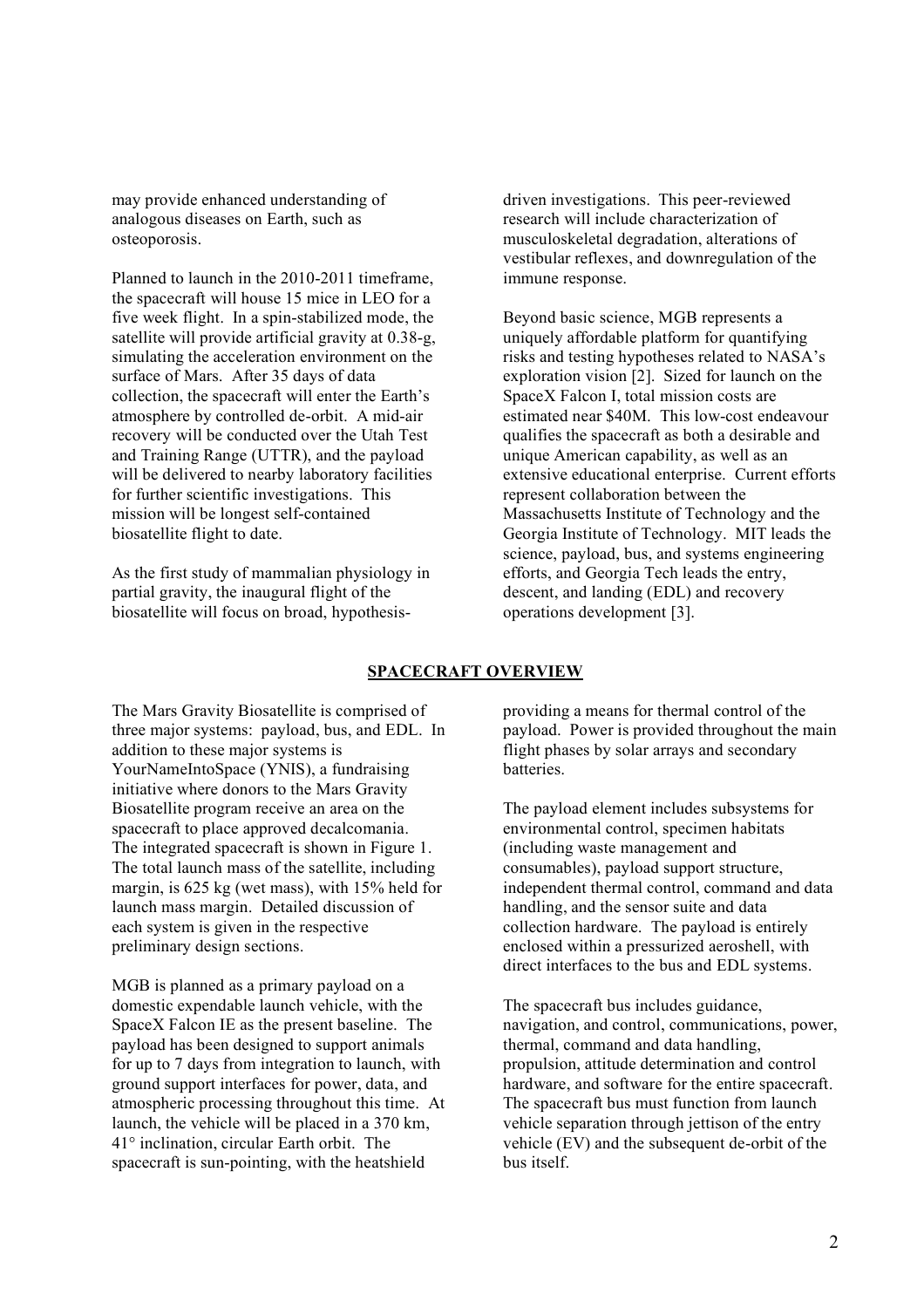

Figure 1: Spacecraft Cut-away

The EDL element includes the hardware and software for protecting and decelerating the payload during atmospheric entry and subsequent recovery by mid-air retrieval. Specific hardware includes the Discoverer aeroshell, drogue chute and main parafoil for mid-air retrieval (MAR), and thermal protection system (TPS).

YNIS includes the decalcomania on the interior and exterior of the spacecraft, cameras to image all exterior artwork, support structure for each camera, and associated computer hardware for processing. Primary activation for this system is scheduled during the first 24-48 hours following spacecraft check-out and spin-up to the nominal rotation rate.

# **CONCEPT OF OPERATIONS**

Baseline mission operations for the Mars Gravity Biosatellite begin with integration of flight hardware elements at a central facility of the mission's lead industrial partner. Following integrated testing, the system will be shipped to the launch site for animal load-in, final testing, fueling, and launch vehicle integration. The prelaunch phase is designed to take no longer than 7 days (with margin). MGB is planned as a primary payload the SpaceX Falcon IE and is also sized to fit on the Minotaur IV. The planned launch site is at Cape Canaveral, Florida.

Upon completion of orbit insertion, the spacecraft is initially 3-axis-stabilized using a hydrazine monopropellant system. The vehicle will spin up to approximately 32 rpm, providing 0.38-g of artificial gravity outwards against the curved floors of the specimen chambers. Once

the spacecraft is checked out and stable, the exterior YNIS cameras will acquire images for donors, and the communication subsystem will downlink them to the ground.

Over the next five weeks, the spacecraft will largely operate autonomously, with minimal orbital maintenance or attitude control maneuvers. S-band communication with commercial ground stations will occur at least once every 8.5 hours to monitor the system and animals, as well as downlink telemetry, images, and video footage, and upload software patches as needed. Data will be distributed via secure internet protocols to a Mission Control Center at MIT and to other distributed science users.

On mission day 35, a command from the ground will initialize the entry sequence. Hydrazine thrusters will spin down, reorient, and spin up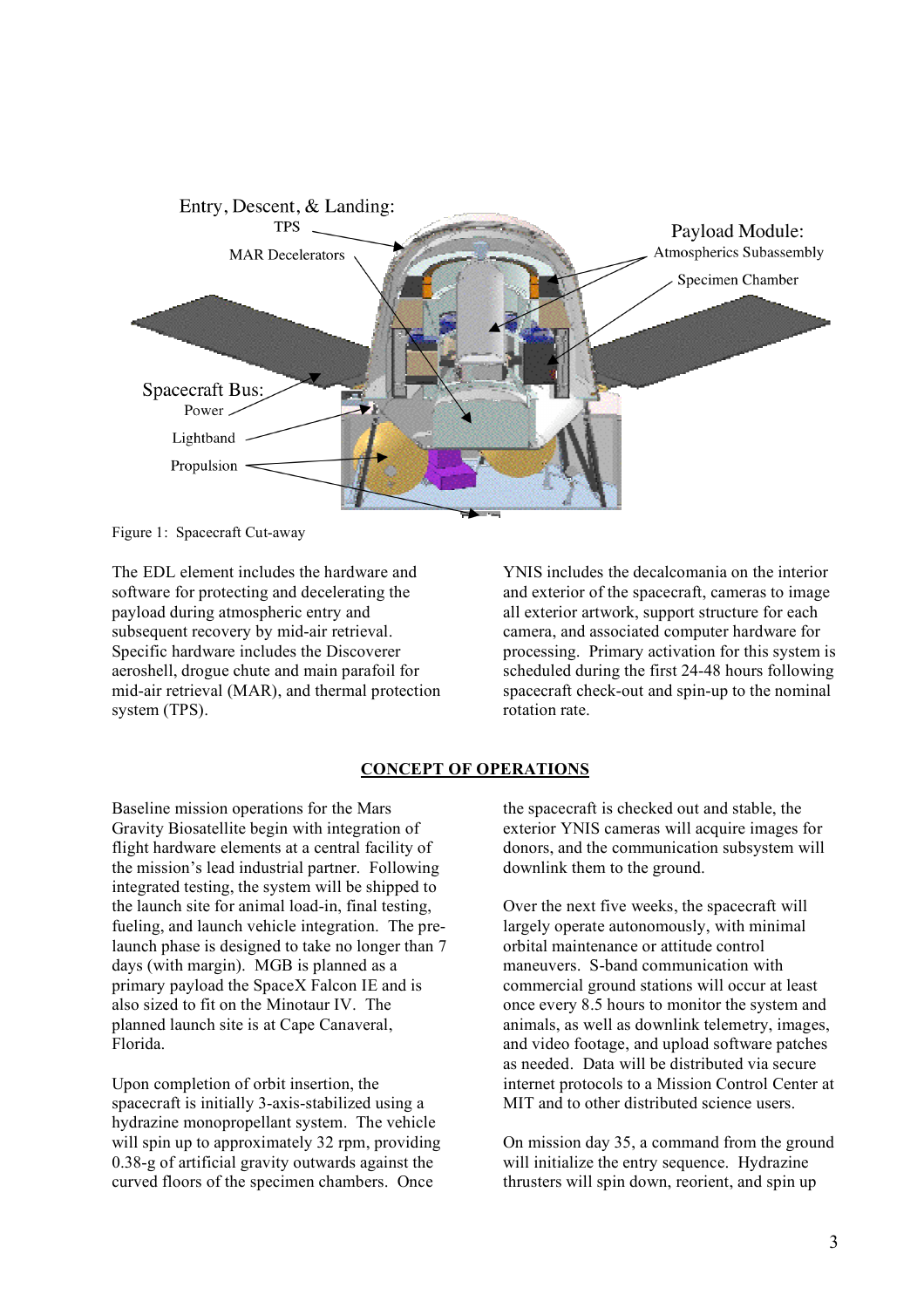the spacecraft for its primary de-orbit maneuver. The bus will separate from the entry vehicle, deorbiting separately to burn up over the Pacific Ocean. Through the EDL sequence, payload batteries will provide power for life support, data collection, and tracking systems. A supersonic drogue chute will decelerate and stabilize the vehicle through the transonic flight regime, then deploy the main parafoil. Helicopters will execute a mid-air recovery at UTTR, then fly the payload to a designated Science Operations Facility.

Within two hours of recovery, the vehicle will be safed, animal habitats will be extracted, and mice will be delivered to a team of PIs for *in vivo* measurements, followed by dissection. Primary PIs will gain access to core science samples, and remaining specimens will be preserved for use through a Biospecimen Sharing Program. Similar operational recovery timelines have been planned for past missions including Genesis and METEOR. The nominal mission phases and durations for pre-launch through post-flight recovery are given in Table 1.

| Phase       | Time    | Description             |
|-------------|---------|-------------------------|
| Pre-        | 7 days  | Integration of mice     |
| Launch      |         | into flight habitats    |
| Launch      | 9.5     | LV ignition through     |
|             | minutes | orbital insertion       |
| Transition  | 10      | Separation of LV-       |
|             | minutes | S/C, deployment, and    |
|             |         | spin-up                 |
| Orbit       | 35 days | Nominal cruise, post-   |
|             |         | spin-up                 |
| De-orbit    | 103     | Spin-down,              |
|             | minutes | reorientation, spin-up, |
|             |         | de-orbit maneuvers,     |
|             |         | separation of bus and   |
|             |         | EV                      |
| <b>EDL</b>  | 36.5    | Atmospheric entry,      |
|             | minutes | descent, and capture    |
| Recovery    | 76.6    | Post-capture transfer   |
|             | minutes | of payload to science   |
|             |         | facilities              |
| Post-flight | 1 day   | Post-flight operations  |
|             |         | following delivery to   |
|             |         | science facilities      |
|             |         |                         |

Table 1: Nominal Mission Phases and Durations

# **SCIENCE OBJECTIVES**

The Mars Gravity Biosatellite program is intended to provide a broad level of insight into the physiological issues and opportunities provided by a 0.38-g artificial gravity environment. The current lack of data regarding partial gravity effects supports the decision for a wider investigation perspective, as opposed to focusing on a particular physiological system. A prioritized list of science objectives has been developed in collaboration with the program's external Science Advisory Panel. On the basis of available resources and instrumentation, these priorities have been narrowed to the following:

- Bone demineralization and increased fracture risk
- Changes in both macroscopic and microscopic bone structure
- Atrophy and reduction of strength in major muscle groups
- Changes in both macroscopic and microscopic muscle fiber structure and composition
- Downregulation of vestibular reflexes
- Changes in microscopic vestibular structure
- Reductions in immune status

Data following a 35-day exposure to Martian gravity levels will be compared against physiological data from both microgravity and 1-g environments where possible [4]. To satisfy these objectives, the payload will contain 15 skeletally mature (15-20 weeks old at launch) BALB/cByJ female mice. This particular strain was selected due to its robust skeletal responses to unloading. Females utilize fewer consumables, allowing for a larger number of animals and greater statistical power from the cohort [4]. In addition to the flight experiment, ground controls are planned for comparison against flight, ground, and microgravity data, including vivarium, hindlimb suspension, partial weight suspension, flight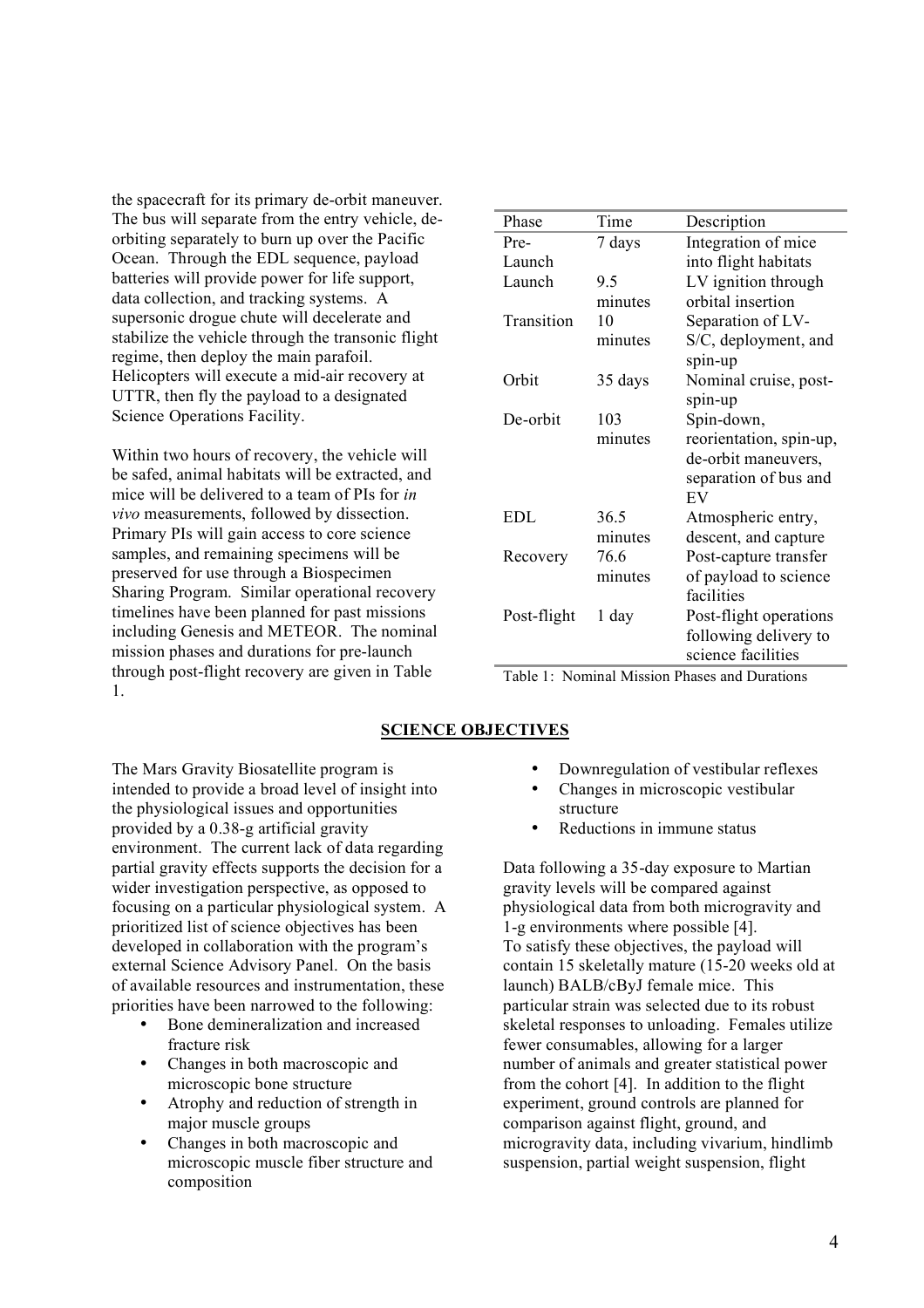habitat effects, and short-radius centrifuge testing [4].

These objectives place requirements on the magnitude and duration of acceleration loads during launch and EDL, the types of sensors and systems developed for the payload, and much of the operations and hardware specifications across the entire spacecraft.

# **PAYLOAD PRELIMINARY DESIGN**

The payload module serves to provide all life support and scientific data acquisition functions for the spacecraft, individually housing and supporting 15 mice over the nominal mission duration. All subsystems are contained within a pressurized aeroshell, with interfaces for thermal, power, and data to the spacecraft bus. The payload is divided into the following subsystems: environmental control, specimen chambers, thermal control, command and data handling, and sensor and data collection.

#### Environmental Control

The environmental control subsystem is responsible for regulating the quality of the air inside the payload volume, removing contaminants from the air and maintaining flow rate and oxygen levels. The atmospheric compounds that must be removed from the air include carbon dioxide and ammonia, as well as trace contaminants. Carbon dioxide is caused by rodent respiration and is toxic to mice in high concentrations. Ammonia buildup is a common cause of rodent health problems in laboratory conditions and is one of the core drivers for increased facility-wide air exchange rates. The payload is pressurized to 1 atm, and the temperature is maintained between 18°C and 28°C, in accordance with laboratory animal care and use guidelines.

The baseline design of the atmospheric subsystem uses a lithium hydroxide (LiOH) cannister to remove carbon dioxide, an active carbon bed to eliminate trace gases such as ammonia and methane, and a silica gel canister/condensing heat exchanger hybrid system to control humidity. The current design calls for two separate systems, which are linked through the common air volume within the payload module. The first loop performs air distribution, contaminant sensing, oxygen replenishment, and thermal control. The second loop cleanses contaminants from the air. A condensing heat exchanger is currently under evaluation as a possible addition to the baseline design. A more extensive discussion of the environmental control design can be found in References [5] and [6].

#### Specimen Chambers

The payload contains 15 independent specimen chambers, each equipped with a waste management system and consumables. The habitats are constructed of thermoformed polycarbonate and cold-pour urethane and have proven capable of withstanding chewing and other mouse abuse over the nominal mission duration. They include integrated launch and orbital mission floor spaces, with interfaces for lighting, video, and habitat sensors and control. The specimen chamber, including waste management and consumables is shown in Figure 2.



Figure 2: Specimen Habitat (Gravity Vector Down)

A five week mission requires the removal of animal wastes from the specimen chamber in order to maintain proper sanitation. The hardware design depends on artificial gravity causing a directional flow of waste, assisted by the directional airflow through the specimen chamber, from top to bottom. In order to conduct a time sensitive study, attached motors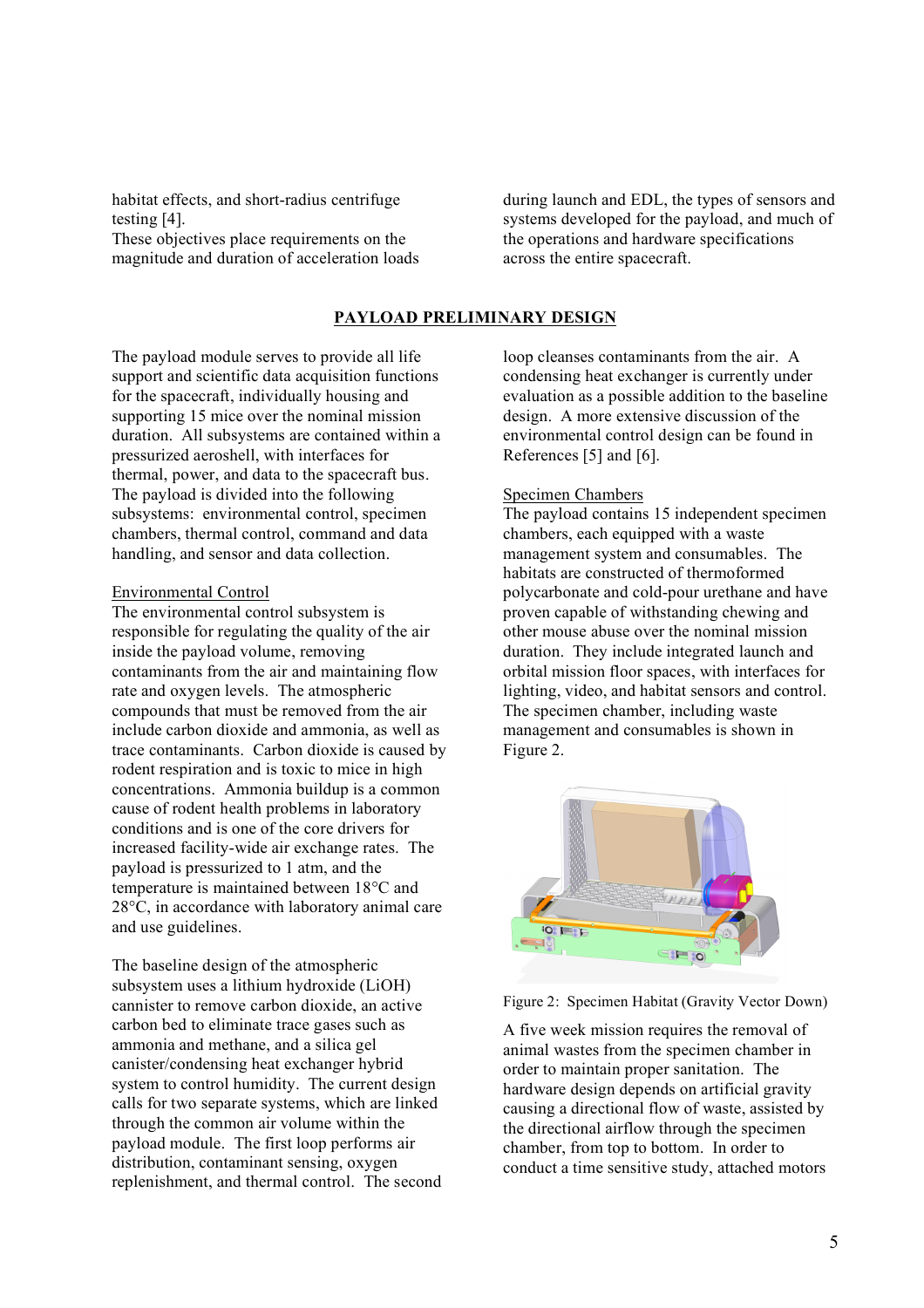will periodically advance sets of rollers in order to provide clean absorbent membranes and plastic mesh beneath the floor of the specimen chamber. Collection of waste throughout the mission will be used post-flight for identification of urinary chemical markers that indicate bone turnover, bone density loss, muscle wasting, and stress, providing insight into the relation of changes in the mammalian skeletal and muscular systems to time spent in partial gravity.

The payload module consumables include food and water. The baseline food substrate is NASA's Nutrient Upgrade 12D Rodent Food Bar. These food bars remain edible and free from pathogenic bacteria for the nominal mission and pre-launch phases [5]. Dehydration of the food bars is not excessive, and mice fed on these bars for five weeks show good maintenance of body weight when compared with control animals. Water is supplied through two lixit valves which protrude through the wall of the specimen chamber. Bone additive (necessary for post-flight scientific data acquisition) is given to the animals on two preprogrammed occasions during the mission [5].

#### Thermal Control

Heat will be generated from several components within the payload volume, totaling approximately 80 W during normal operation. As the thermal protection system on the exterior of the spacecraft insulates the payload, this heat must be removed through an alternative path. The primary heat sources are the main computer, mice, and atmospherics  $(LiOH / CO<sub>2</sub>$  removal). Thermal distribution within the payload module has heat concentrated along the rotational axis. This is due to the cooler, denser air moving towards the periphery as the spacecraft is spinning [5].

The removal of this heat, given the centrally concentrated thermal distribution, is accomplished by transferring the heat to the bus through the Lightband connector, where it is radiated out through the bus and into vacuum. The Lightband (Planetary Systems) is a metal connection ring used for separation of the EV and bus for entry and also as a multipurpose mechanical, electrical, thermal, and data transfer interface [5]. The Lightband is the only direct connection between the payload module and bus, making it a natural heat conduction path. The thermal resistivity of the Lightband is 0.05 ºC/W.

The design for the thermal system includes 11 fans placed on 11 heat sinks [7]. One thermoelectric cooler (TEC) will be placed underneath each of 6 of the fan/heat sink units. It has been shown through experimentation that fans and heat sinks alone will not sufficiently cool the payload volume, and the TECs provide the necessary additional cooling capacity. All of these units, with or without TECs, are placed in contact with the baseplate to improve heat transfer efficiency to the Lightband. The airflow within the mockup has been experimentally verified, and the data has been used to construct models of the airflow within the payload module. Fan location has been optimized, subject to both constraints in thermal flow as well as the data from the mockup experiments [5]. A more detailed discussion of the thermal control system can be found in References [5] and [8].

# Sensors

The payload sensor suite contains six primary sensors: pressure,  $CO<sub>2</sub>$ , temperature and humidity, ammonia, oxygen, and airflow. In addition to readability range, the specific sensors were chosen based on resolution, response time, acceptable long term drift, low weight, and low power consumption. The specific performance characteristics and associated software and data handling schemes can be found in Reference [5].

## **SPACECRAFT BUS PRELIMINARY DESIGN**

The spacecraft bus is responsible for supporting the payload and EDL systems during launch, orbit, and de-orbit procedures through the basic

functionalities of power, structures, thermal control, attitude determination and control, propulsion, guidance and navigation, command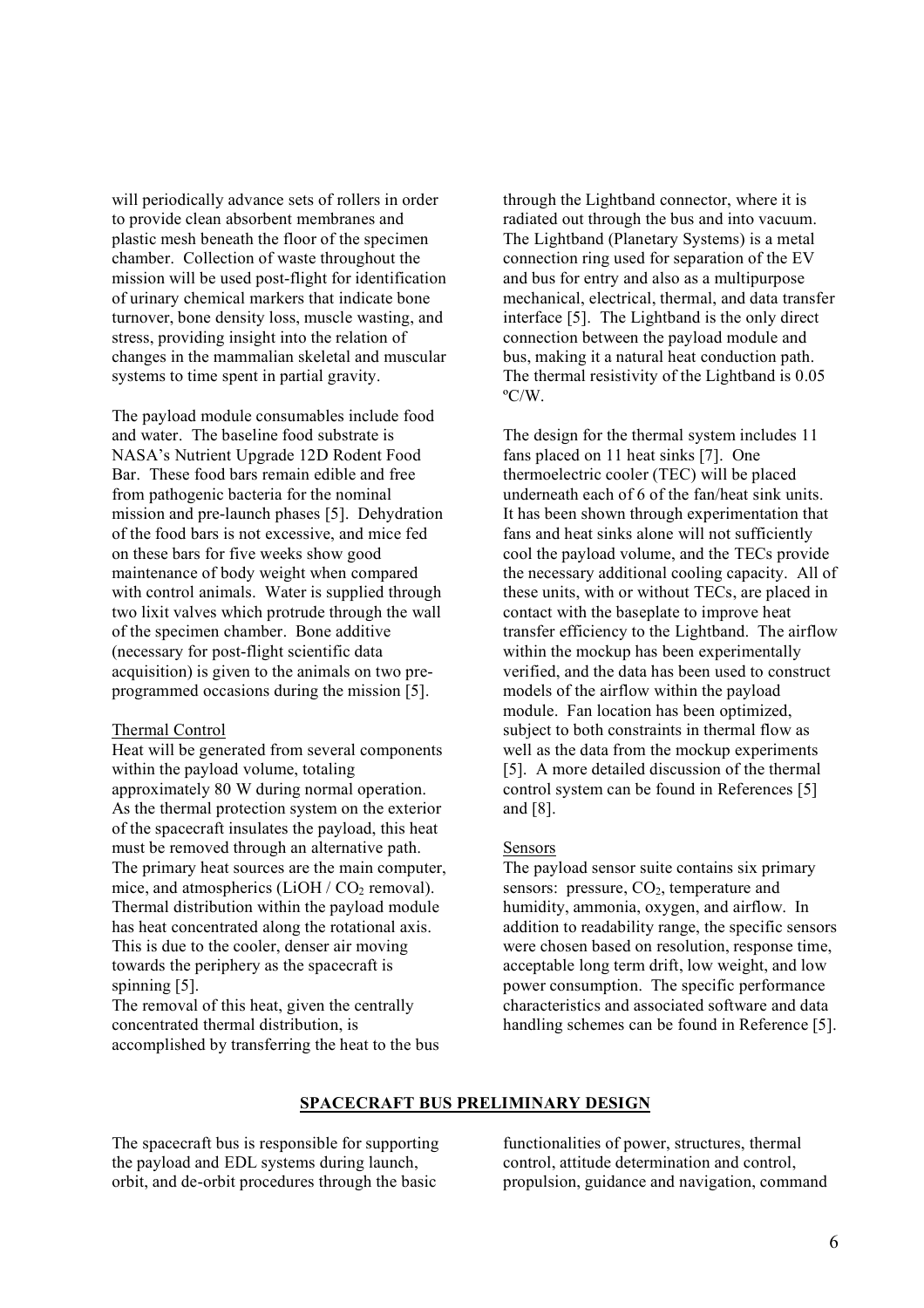and data handling, and communications. The bus also separates from the EV for payload return and is destroyed during its own subsequent entry. The total mass allocation for the bus is 217 kg out of the 625 kg total spacecraft wet mass. Significant additional detail on the design and analysis of each of the bus subsystems is provided in References [9] - [17].

## Structure

The purpose of the structures subsystem is to maintain structural integrity, provide a mounting point for all the other subsystems, support the payload during launch, and act as a thermal conduit for heat from the payload. The bus is an aluminum octagonal structure with a supporting plate for the entry vehicle and a base plate, as seen in Figure 3. The side panels include stiffeners designed to carry launch loads, and corner beams join the side panels together and attach the EV and base plates. Internal supports prevent deflection of the EV plate during launch. The solar panels are stowed such that the panel is folded downward during launch [10].



Figure 3: Bus Structure

#### Thermal Control

The thermal control subsystem maintains temperatures in the bus such that all components are within their thermal operational limits and also ensures removal of excess heat from the payload through the bus, as discussed in the payload preliminary design section. The outside of the bus is painted such that the structures have high emissivity and low absorptivity. Multilayer insulation is used on the side panels to insulate internal components and tanks. Additionally, K-min boards and patch and line heaters are used for further component insulation, particularly for temperature-sensitive

components. The thermal environment is monitored with resistor temperature detectors (RTDs). Thermal switches are mounted with the heaters and sensors to turn the heaters off and on when setpoints are reached. The combination of heaters, paints, and insulation allows for proper radiation of excess payload heat away from the spacecraft [11].

### Power

The power subsystem provides power to the entire spacecraft until the point of bus-EV separation. In conjunction with generating power, the subsystem also stores, controls, and distributes power. Four improved triple junction gallium arsenide (GaAs) solar arrays deployed around the bus exterior provide a minimum of 330 W at all times, providing the spacecraft with the minimum 180 W required for nominal operation. Excess power generated from the panels is stored in on-board Li-ion batteries. The bus is regulated at 12.5 V. PMAD functionality is handled by a peak power tracker and converter. Other attributes of the power system are the cabling, switches, fault detection, fault protection and isolation, and decoders [12].

# Attitude Determination and Control

The attitude determination and control subsystem (ADCS) is responsible for spin-up, spin-down, sun seek, and preparations for both the EV and bus de-orbit maneuvers using the propulsion system. There is no requirement for orbit maintenance, and no disturbance corrections are planned over the nominal mission duration.

Coarse sun sensors are used during the sun-seek sequence to locate the sun and begin filter convergence, while a finer resolution sun sensor determines the precise pointing of the spacecraft. The magnetometer provides supplemental orientation information, such that a unique orientation can be identified from the sun sensor data. Rate gyroscopes measure the angular velocity of the vehicle, both for ADCS calculations and science data. Twelve ADCS thrusters are used to control attitude throughout the mission. These components are also used for de-orbit [13].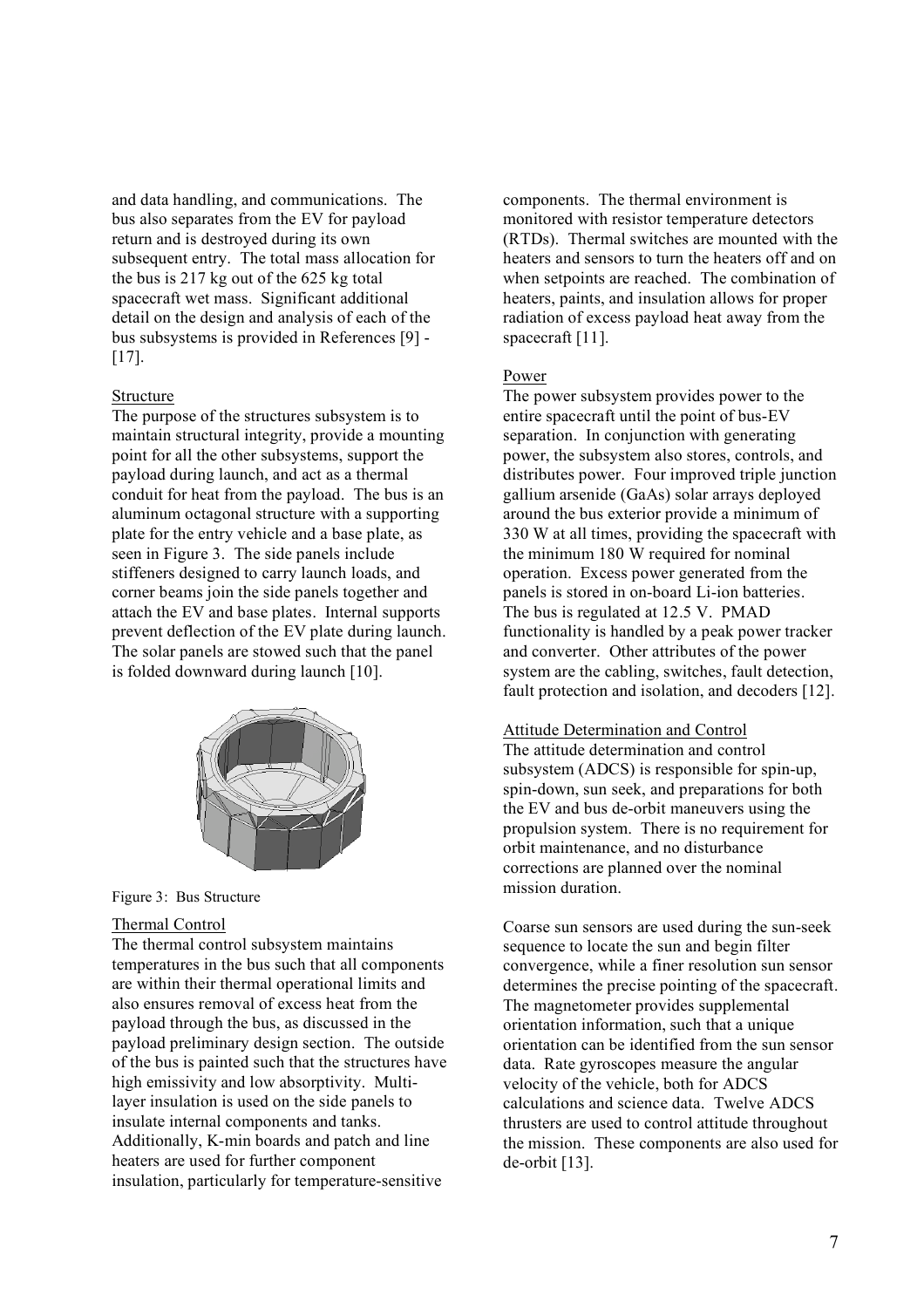#### Propulsion

The propulsion subsystem is responsible for providing the thrust to keep the spacecraft in the desired attitude with the necessary spin rate and also to de-orbit the spacecraft. The bus has a hydrazine monopropellant system for both attitude control and de-orbit maneuvers. The average specific impulse of the system is 213 seconds. In addition to the ADCS thrusters, one main de-orbit thruster is mounted on the aft of the bus. A nitrogen blow-down system provides the pressurant for the monopropellant. A fluidic, multi-port valve is used for the propellant, while two 2-port pneumatic valves are used with the pressurant. Table 2 gives an overview of the available ∆V (with margin) in the propulsion system [14].

| Event                    | $\Delta V$ (m/s) |
|--------------------------|------------------|
| <b>ADCS</b>              | 73               |
| RV De-orbit              | 204              |
| Bus De-orbit             | 102              |
| <b>Orbit Corrections</b> | 102              |
| Total                    | 2317             |

Table 2: ∆V Budget

Guidance, Navigation, and Control

The guidance, navigation, and control (GNC) subsystem monitors the orbit and commands any necessary trajectory changes throughout the MGB mission. After orbital insertion by the launch vehicle, GNC monitors the spacecraft orbital elements using data from the Global Positioning System (GPS), obtained with an onboard antenna and receiver. The mission orbit (41º, 370 km circular) was selected from an extensive study of orbits and requires no planned orbit adjustment over the nominal mission duration to maintain a given resonance. Hard constraints in this analysis included range safety, orbit lifetime, maximum altitude benefit limit, and landing site location. Additional influencing factors were launch vehicle insertion uncertainty, altitude loss, downlink opportunities, radiation, eclipse time, thermal conditions, and radar coverage [15]. Treatment was also given to the impact of near solar maximum in the mission window of 2010-2011.

GNC hardware components include the GPS receiver (sensor) monopropellant thrusters

(actuator) and computer and software for navigation. GPS was selected over SGP4 orbit propagation to reduce error margins within the model and to maintain accuracy over long periods with no ground station contact. The monopropellant thrusters are part of the ACDS and propulsion subsystems. These components are also utilized to de-orbit the spacecraft and have the capacity to be ground-controlled [15].

#### Communication

The communications subsystem (or telemetry, tracking, and command) provides the link from the ground stations to the spacecraft for the purpose of command and data relay and for providing a means of performing anomaly resolution. For this functionality, the communications subsystem provides a nearomnidirectional field of view, and both the primary and redundant command receivers remain active at all times.

The spacecraft communicates via a commercial ground network on an S-band patch antenna with OPSK modulation. A transponder is used for receiving and transmitting data at 2.3 MHz and 197 kbps. The spacecraft must communicate at least four times a day and at least every 8.5 hours to meet science needs. This architecture satisfies these requirements as well as the requirement for transmitting 127.4MB per day [16].

#### Command and Data Handling

The command and data handling (C&DH) subsystem serves as the processing unit of the spacecraft, interfacing with the other subsystems through data buses. Through these interactions, C&DH is primarily responsible for two functions: the receipt and distribution of commands and the collection, formatting, and distribution of telemetry. A systems-level study determined the bus will be run from microcontrollers, with the main computer in the payload. The bus has four microcontrollers: general bus functionality, propulsion/ADCS/GNC, thermal, and communications. These microcontrollers will be programmed to perform all necessary bus functions but will not provide long-term data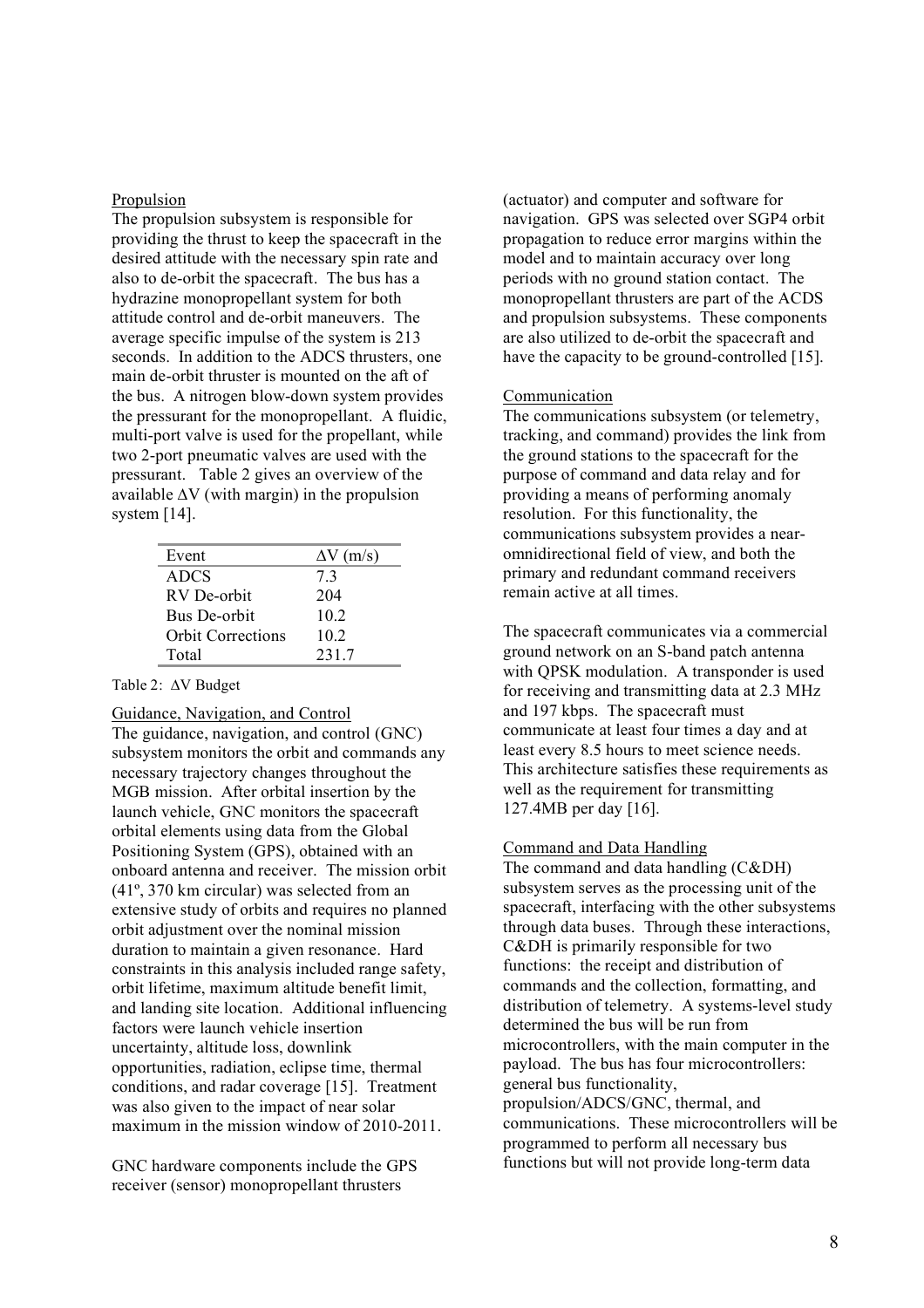storage. Data requiring long-term storage will be transferred to and from the payload [17].

# **EDL PRELIMINARY DESIGN**

The EDL system's primary responsibilities are the safe de-orbit and recovery of the payload at UTTR and the de-orbit of the spacecraft bus over the Pacific Ocean. System elements include trajectory design, aeroshell configuration, thermal protection system (TPS), aerodynamic decelerators, recovery operations, and bus de-orbit.

The EDL design is driven by science requirements on acceleration loading and recovery time. Science requirements dictate limits on time spent in microgravity, time spent in 1g, and the total time between recovery and full access to the payload at the Science Operations Facility. The impact of these requirements is included with the nominal trajectory discussion.

# EDL Timeline

The EDL sequence begins with the ground command sent to the spacecraft to initiate deorbit and ends with the entry vehicle being delivered to the designated Science Operations Facility. The nominal sequence and timeline are given in Table 3.

| Time     | Altitude | Event                     |
|----------|----------|---------------------------|
| (min)    | (km)     |                           |
| $\theta$ | 325      | Primary de-orbit burn     |
| 11.1     | 225      | EV jettisoned from bus    |
| 22.2     | 125      | EV reaches atm. interface |
| 24.7     | 54       | Peak heat rate            |
| 25       | 45       | Enter UTTR airspace       |
| 25.2     | 40       | Peak deceleration         |
| 26.2     | 24       | Drogue chute deployed     |
| 26.9     | 19       | Parafoil deployed         |
| 27.3     | 19       | Heatshield jettisoned     |
| 47.6     | 3        | EV captured               |
| 54.1     | 0        | EV landed                 |
| 124.2    |          | EV at science facility    |

Table 3: EDL Sequence and Timeline

The event times and altitudes are similar to the nominal trajectory and mid-air retrieval (MAR) data operations for Genesis [18], [19]. The HH- 3 helicopters used for MAR have top speeds near 240 km/s with no vehicle in tow [18]. From discussions with Vertigo and Genesis test data, the helicopter was assumed to be capable of flying at 120 km/hr with the EV in tow [20]. The Science Operations Facility is currently baselined from 80 to 120 km away from the landing ellipse in the Utah Test and Training Range (UTTR), resulting in an average transit time from UTTR of 50 minutes. Total time spent in 1g is 97 minutes. The total time required for the EDL sequence, from de-orbit burn to delivery of the payload to the Science Operations Facility, is 124 minutes.

## Nominal EV Trajectory

The nominal entry trajectory for MGB is a ballistic entry. The choice of a ballistic entry reflects a preference for simplicity (no active control system required on the EV). With no lift, the EV must be spun up to a nominal rotation rate to cancel out any lift generated from perturbations to the orientation of the EV relative to the 0º trim angle of attack. The nominal trajectory targets the same landing site in UTTR as the Stardust mission: 40.32ºN, 246.55ºE. All trajectory analysis was performed using the Program to Optimize Simulated Trajectories (POST).

The primary de-orbit maneuver for the spacecraft is performed by the bus, with a  $\Delta V$  of 200 m/s from an altitude of 325 km. Higher ΔV's translate to smaller landing footprints and shorter recovery times, while lower  $\Delta V$ 's result in lower heat rates, smaller parachute diameters, and less required propellant mass. A range of entry trajectories was completed using POST, varying the de-orbit  $\Delta V$  between 100 m/s and 450 m/s. The amount of reduction in the maximum footprint diameter levels off near 200 m/s, after which little appreciable change in maximum footprint diameter is seen for large increases in de-orbit  $\Delta V$ , corresponding to the selection of a 200 m/s nominal de-orbit  $\Delta V$  [20].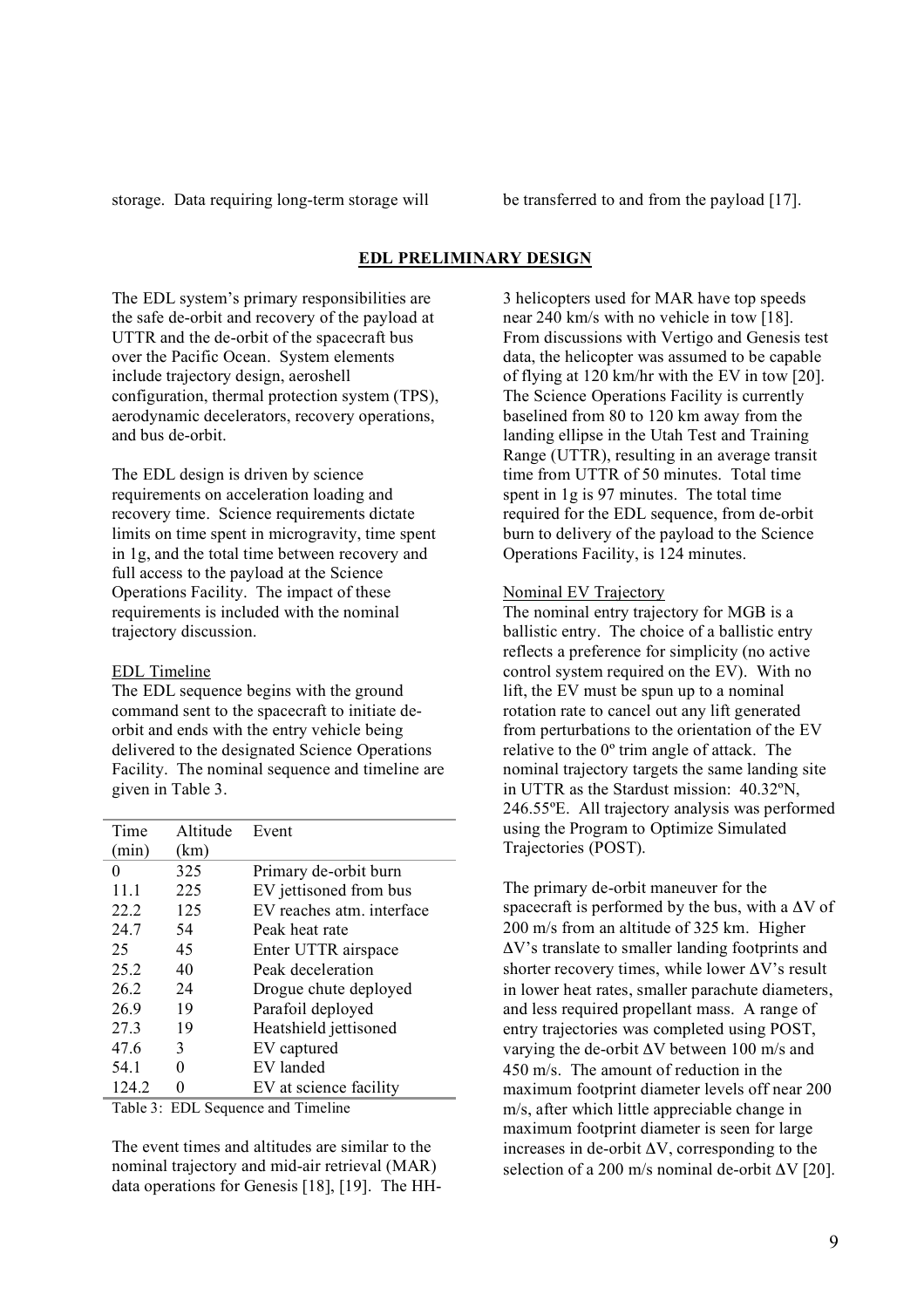The definition of the nominal entry trajectory is constrained by science requirements on the duration and magnitude of the deceleration environment. The steepest ballistic entry that does not exceed the g-load requirements has an entry flight path angle of -3.45º. Shallower entry flight path angles result in larger landing errors than desired to meet recovery time constraints. The dispersions used in a first-order Monte Carlo analysis to quantify the worst-case landing error are given in Table 4, and the corresponding landing error ellipse is given in Figure 4.

| Parameter                  | Dispersion   |
|----------------------------|--------------|
| <b>Atmospheric Density</b> | $+/- 30\%$   |
| <b>EV Mass</b>             | $+/- 10\%$   |
| Drag Coefficient           | $+/- 4\%$    |
| Altitude at Periapsis      | $+/- 1\%$    |
| De-Orbit AV                | $+/- 1\%$    |
| Orbital Elements           | $+/- 0.05\%$ |
|                            |              |

Table 4: Monte Carlo Dispersions



Figure 4: Nominal Landing Footprint (-3.45º Entry Flight Path Angle)

### Entry Vehicle Configuration

The Discoverer entry body geometry is the baseline shape for the MGB entry vehicle. This configuration has Earth-entry heritage from the Corona program. Additionally, the shape is known for static aerodynamic stability across a wide range of flight conditions [20], [21], [22]. Scaling the diameter of the EV to fit within the Falcon 1E launch vehicle and comparing interior volume, the Discoverer provides 60% more interior volume than the Genesis or Stardust sphere-cones of equal diameter [20].

Thermal Protection System (TPS) The TPS was sized using the Planetary Entry Systems Synthesis Tool (PESST, developed at

Georgia Tech) and POST trajectory data [23]. The baseline TPS material is PICA, sized to mitigate the stagnation-point heating. 10% was added to the predicted shoulder heat rate, and aftbody heating was scaled from Stardust data [24]. While radiative heating was a significant contributor to the total heating for Stardust  $(\sim]$ 10-15%), radiating heating has been assumed to be negligible for the lower entry velocity for MGB [24]. The heating and sizing are summarized in Table 5 below.

| Material                                                | <b>PICA</b> |
|---------------------------------------------------------|-------------|
| Peak Stagnation Point Convective<br>Heat Rate $(W/cm2)$ | 159.4       |
| Total Integrated Heat Load $(J/cm2)$                    | 10114       |
| Required Thickness (cm)                                 | 5.413       |
| Mass (kg)                                               | 1948        |
| $T.1.1.7.$ TDC                                          |             |

Table 5: TPS Summary

#### Mid-Air Retrieval

The aerodynamic decelerator and landing/recovery system for MGB has heritage from the mid-air retrieval (MAR) systems developed for UAV recoveries and Genesis. The MAR parachute system consists of a mortar-deployed Disk-Gap-Band (DGB) drogue chute and a flat bottom, low-speed airfoil for the main chute, or parafoil, deployed by the drogue chute. Maintaining consistency with the Genesis design, the parafoil has an aspect ratio of 2.8, 2:1 glide ratio, peak inflation load below 7 g's, a maximum inflation time of 20 seconds, and an average turn rate over 360° of less than 40 seconds [18]. Full sizing for the MGB MAR system was completed using a parachute system for a soft ground landing, and then the main parafoil dimensions were scaled from extensive Genesis test data [18]. The sizing correlation is shown in Figure 5, and the sizing summary is given in Table 6.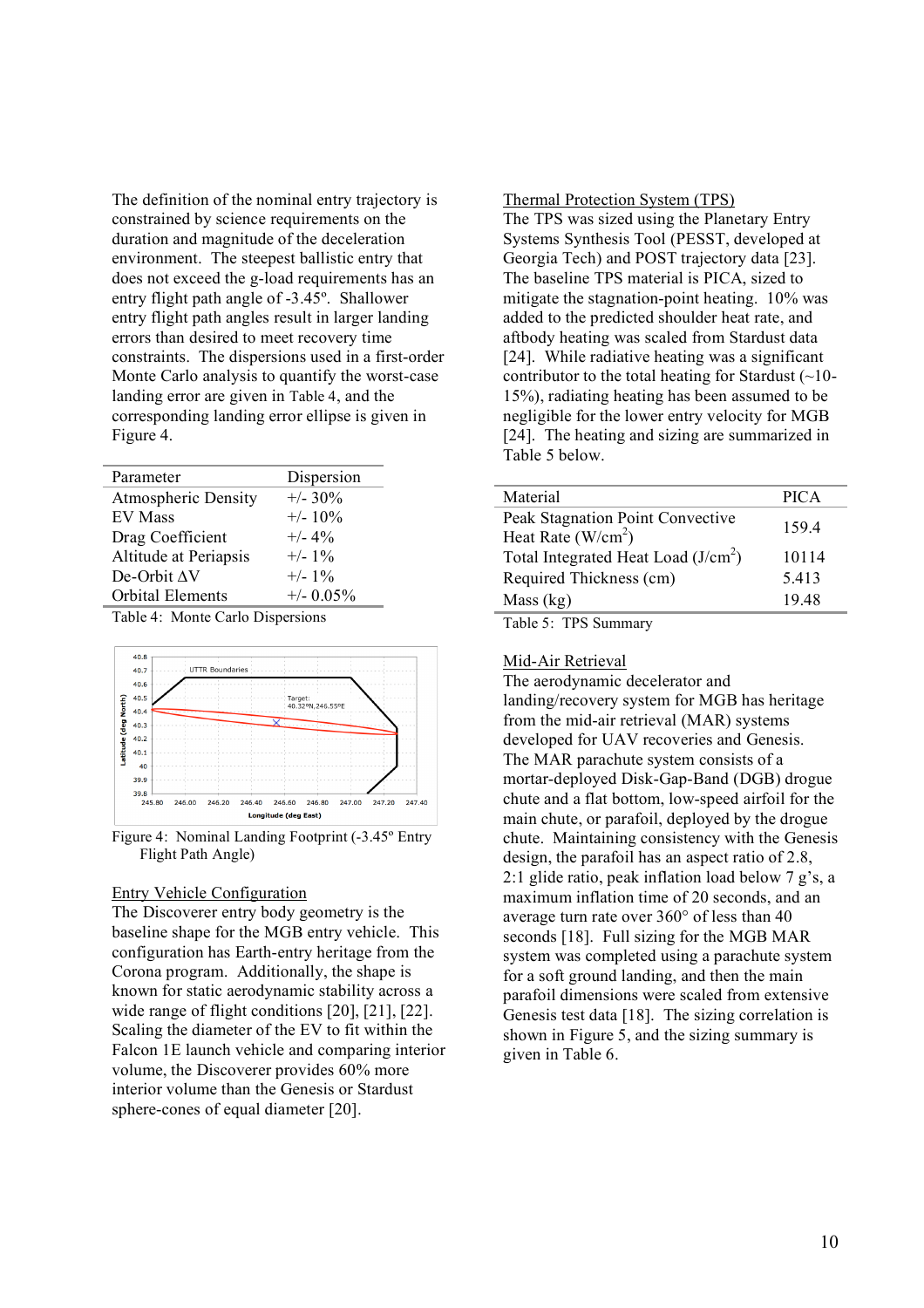

Figure 5: Mars Gravity / Genesis MAR Sizing Correlation (System Mass vs. Entry Mass)

| <b>MAR</b> Characteristic | Size                |
|---------------------------|---------------------|
| Parafoil Area             | $39.70 \text{ m}^2$ |
| Parafoil Mass             | $10.20$ kg          |
| Drogue Area               | $3.95 \text{ m}^2$  |
| Drogue Mass               | $0.66$ kg           |
|                           |                     |

Table 6: MAR System Sizing Summary

## EDL Summary

The entire EDL sequence lasts 124 minutes, from the de-orbit maneuver through to delivery of the payload to the designated Science Operations Facility. The EDL system mass fraction of the EV is 0.41. Additional design rationale and discussion can be found in Reference [20].

# **YourNameIntoSpace (YNIS) PRELIMINARY DESIGN**

YourNameIntoSpace (YNIS) is a novel microfinancing initiative of the Mars Gravity program aimed at funding the design and launch of the Mars Gravity Biosatellite through private donations. In exchange for donations, approved decalcomania (names, logos, photos, etc.) will be printed on the interior and exterior of the spacecraft. Exterior designs will be imaged by on-board cameras, and interior designs will be returned to donors upon completion of the mission and recovery of the EV. The system is designed to complete its primary operations during the first 24-48 hours following spacecraft spin-up.

Consultation with heatshield manufacturers and other satellite programs with exterior imaging has confirmed the feasibility of YNIS design requirements. Provided the ink/laminate is not permitted to soak into the heatshield material, any applied logos will ablate very early in the entry process, before potentially impacting TPS performance. Additionally, the selected latexbased ink/laminate will need to be compatible with the TPS material.

The YNIS cameras are mounted on the ends of the solar panels, each with an independent support structure to fix the camera to the tip. Data and power lines run the length of the solar panel, adjacent to the existing copper traces required for power management from each solar cell. The cameras are protected from the environment by bistem thermal shields, a series of aluminum Teflon blankets. Each blanket is secured around the entire YNIS camera system, exposing only the lens. This design is both lightweight and flexible, allowing for any changes in the camera design.

The camera CMOS chipset is already in use on a number of satellite missions and will be used for YNIS operations on MGB. This chipset has a resolution capacity of 640 x 480 and the capability to store up to 24 pictures at one time. Low mass, low power consumption, and automatic detection and correction of sensor defects are additional benefits to the chosen chipset. To satisfy a 5-megapixel requirement, four units of this CMOS chipset are placed in a quad formation to achieve CCD-equivalent performance.

The camera lens and lighting requirements are met using a Raman objective lens and xenon flashlamp. The lens can focus light from the ultraviolet (UV) to infrared (IR) wavelengths. The radiation environment the spacecraft will be exposed to will be nearly constant at low intensity during the duration of flight; this lens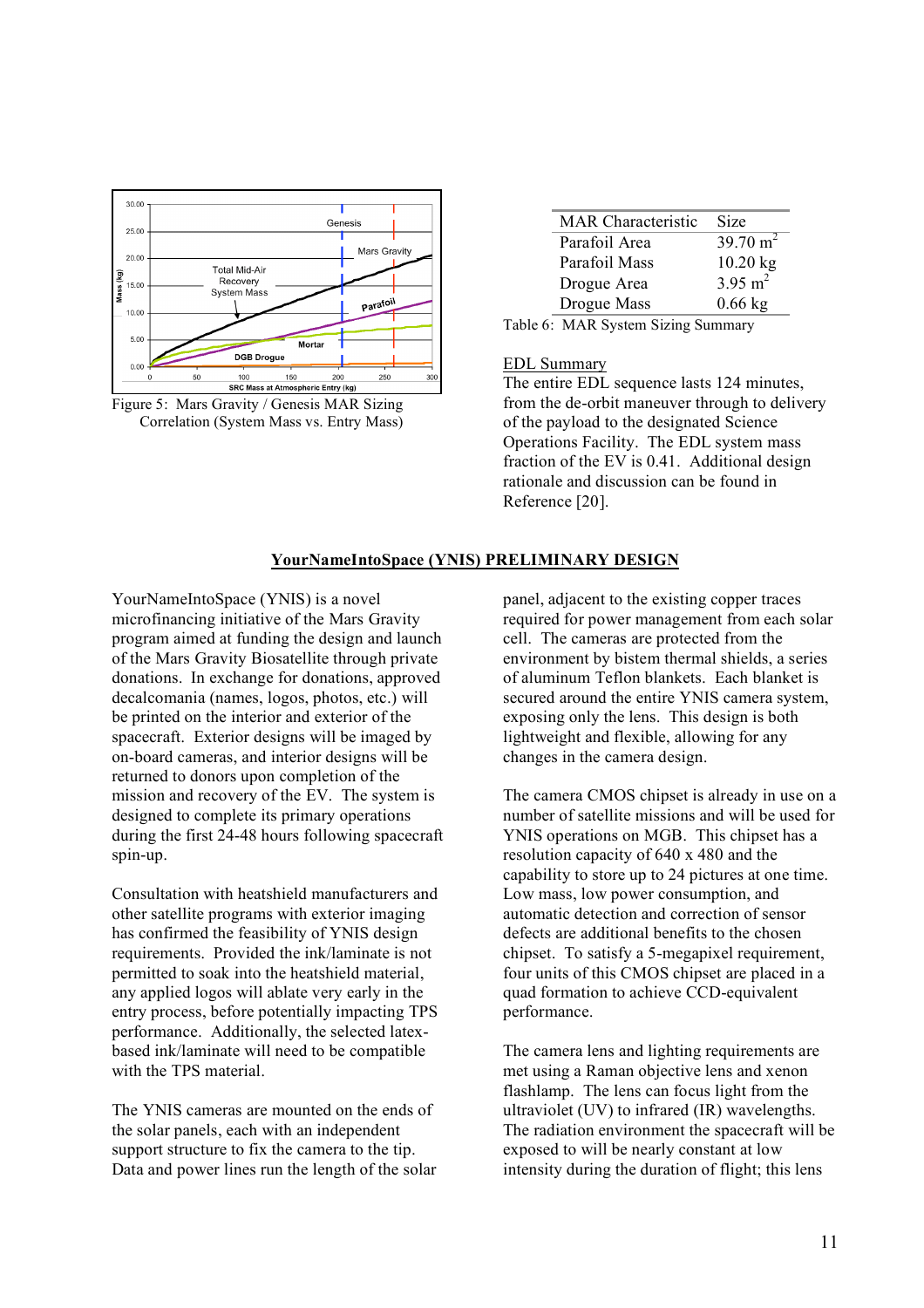will not be adversely affected over the duration of operation. The lens selected is also resistant to thermal fluctuation. The xenon flash lighting will enhance image quality and can be easily synchronized with the cameras by the on-board computer system.

# **SYSTEMS ENGINEERING**

The Mars Gravity Biosatellite program has a strong emphasis on systems engineering. The student-led systems engineering team has developed requirements, interface control documentation, mass and power margin policies, and plans for mission assurance, project implementation, and verification and validation. Interface control documentation has been written for the payload, spacecraft bus, EDL, YNIS, ground support, and launch vehicle. The flow of documentation is given in Figure 6.

## Mass Summary

The current mass for each element is given in Table 7, including margins and allocations. MGB design margins are set at the component level and based on technology readiness levels. The definition of these levels and margin quantifications are given in Table 8. In addition to component-level margins, a global 15%

launch mass margin is held in reserve to total 625 kg.



Figure 6: Documentation Flow

|                           | Mass $(kg)$ | Margin               | Mass $w / \text{Margin (kg)}$ | Allocation (kg) |
|---------------------------|-------------|----------------------|-------------------------------|-----------------|
| LV Capability             |             |                      | 625                           |                 |
| LV Mass Margin            |             | 15%                  | 93.75                         |                 |
| Allocation, S/C at Launch |             |                      | 531.25                        |                 |
|                           |             |                      |                               |                 |
| Payload                   | 89.1        | (at component level) | 118.0                         | 141             |
| <b>Bus</b>                | 138.3       | (at component level) | 180.9                         | 217             |
| <b>EDL</b>                | 84.0        | (at component level) | 110.5                         | 119             |
| <b>YNIS</b>               | 13.2        | (at component level) | 18.0                          | 34              |
| LV Interface              | 15.0        | 30%                  | 19.5                          | 20              |
|                           |             |                      |                               |                 |
| S/C at Launch             | 340.0       |                      | 445.8                         | 531             |
| $S/C$ in Flight           | 311.4       |                      | 427.8                         | 511             |
| EV                        | 173.1       |                      | 227.4                         | 260             |

Table 7: MGB Mass Summary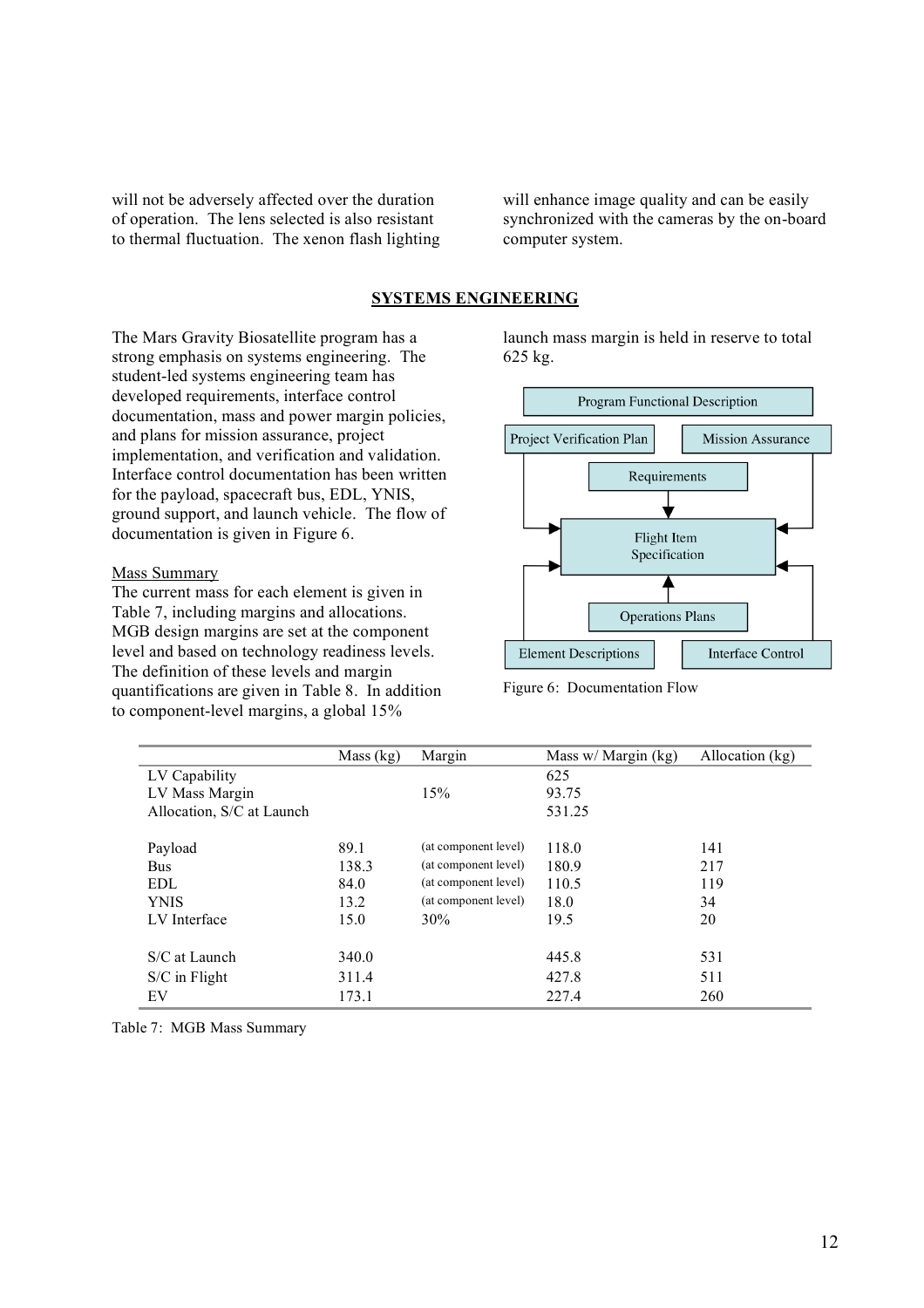| Level | Description  | Payload /   | Bus / EDL |
|-------|--------------|-------------|-----------|
|       |              | <b>YNIS</b> |           |
|       | Estimate     | 100%        | 50%       |
| 2     | Calculation  | 35%         | 25%       |
| 3     | Experimental | 25%         | 20%       |
|       | Working      | 15%         | 15%       |
|       | Prototype    |             |           |
| 5     | Flight-ready | $5\%$       | $5\%$     |

Table 8: Hardware Level Margin Definitions

### **EDUCATIONAL IMPACT**

Since 2001, more than 500 students have been involved with the Mars Gravity Biosatellite program, ranging from high school to postdoctorate levels of study. These students have come from four partner institutions and both domestic and international internships. MGB is training engineers and scientists in technical design, systems engineering, and project management. While arguments exist for potentially more cost-effective ways to train spacecraft engineers, employers continue to preferentially hire students with spacecraft project experience [25].

The Mars Gravity Biosatellite program is unique among student satellite missions. By broad definition, MGB can be considered a "university-class" spacecraft, where the training of the students involved is as much a primary program goal as the mission itself. It is also "non-flagship", receiving no significant government sponsorship at this point in the program. With a mass of 625 kg at launch, MGB is more than six times heavier than any other university-class mission of the past 20 years [25]. Additionally, most university-class spacecraft lack a true payload; the spacecraft's purpose is either to return its own telemetry or an instrument package has been selected just to have one on-board [25]. In contrast, the MGB design is strongly driven by its science mission, requiring an independent payload design and

interfaces across the payload, spacecraft bus, and EDL systems. MGB must also execute a full atmospheric entry from LEO, a rare requirement among student spacecraft.

Historically, it has been difficult for universityclass spacecraft to significantly impact the spacecraft industry. Limited development time within the academic cycle, the expense of spacequalified hardware, and the training of student personnel all contribute to this difficulty [26]. To surmount these challenges, MGB has teamed with advisors in academic, industry, and government and is designed using spaceflightproven hardware where possible.

Perhaps the most effective way for educationbased spacecraft development programs to contribute to the evolution of the space industry is by building research platforms for highrisk/high-return missions [26]. The MGB mission is driven by the need for partial gravity science and also the need for a platform to perform such science. Beyond training and inspiring a new generation of space scientists and engineers, the educational impact of the Mars Gravity Biosatellite program is in laying the groundwork for future science-driven student missions and collaborative education by demonstrating the ability of universities to simultaneously educate and perform sciencedriven space systems engineering activities.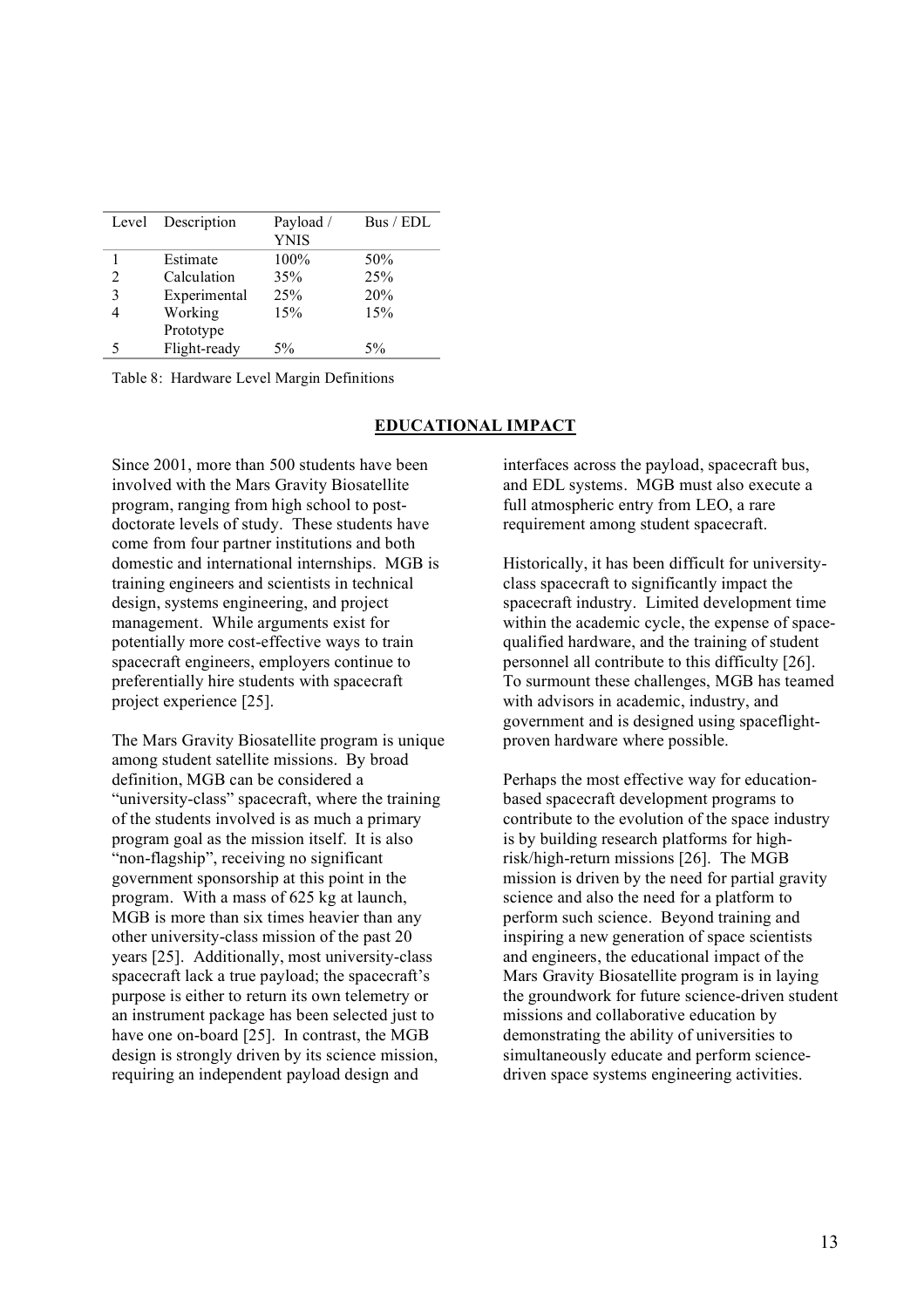# **CONCLUSIONS**

Mars Gravity Biosatellite is a student-developed, free-flyer spacecraft designed to support a payload of 15 mice for 35 days in low Earth orbit while rotating to simulate Martian surface accelerations. The data collected on the effects of partial gravity on mammalian physiology will be the first of its kind and contribute significantly to the knowledge required to enable successful exploration of the Moon and Mars.

The Mars Gravity Biosatellite program is both an affordable and meaningful investment in the future that will:

- 1. Help establish whether Mars-level artificial gravity can serve as an effective countermeasure for mammals against the physiological deterioration that accompanies long-duration spaceflight in microgravity.
- 2. Validate a low-mass artificial gravity spacecraft and life support system to support future missions.
- 3. Educate and excite students about real-world aerospace and biomedical endeavors, providing a core training ground for the next generation of STEM professionals.

### **REFERENCES**

- [1] National Academy of Engineering. Engineering Research and America's Future: Meeting the Challenges of a Global Economy. Washington, D.C.: The National Academies Press, 2005.
- [2] United States. National Aeronautics and Space Administration. The Vision for Space Exploration. Washington, D.C.: 2004.
- [3] Program Executive Summary. Mars Gravity PDR Documentation, June 2007. Available upon request.
- [4] Science Development and Integration Plan. Mars Gravity PDR Documentation, June 2007. Available upon request.
- [5] Payload Element Functional Description and Requirements. MG PDR Documentation, June 2007. Available upon Request.
- [6] Fulford-Jones, T., et al. "The Mars Gravity Biosatellite: Atmospheric Reconditioning Strategies for Extended-Duration Rodent Life Support." ICES 2007-01-3224, July 2007.
- [7] Heafitz, A., et al. Thermal Test, 2004.
- [8] Fulford-Jones, T., et al. "The Mars Gravity Biosatellite: Thermal Strategies for a Rotating Partial Gravity Spacecraft." ICES 2007-01-3078, July 2007.
- [9] Bus Program Executive Summary. Mars Gravity PDR Documentation, June 2007. Available upon request.
- [10] Bus Structures Subsystem Document. Mars Gravity Technical Documentation, May 2007. Available upon request.
- [11] Thermal Subsystem Design Document. Mars Gravity Technical Documentation, May 2007. Available upon request.
- [12] Power System Design Document. Mars Gravity Technical Documentation, May 2007. Available upon request.
- [13] Attitude Determination and Control Subsystem. Mars Gravity Technical Documentation, May 2007. Available upon request.
- [14] Propulsion System Design Document. Mars Gravity Technical Documentation, May 2007. Available upon request.
- [15] Guidance, Navigation, and Control Subsystem. Mars Gravity Technical Documentation, May 2007. Available upon request.
- [16] Communications Subsystem Design Document. Mars Gravity Technical Documentation, May 2007. Available upon request.
- [17] Bus C&DH Commands and Telemetry. Mars Gravity Technical Documentation, May 2007. Available upon request.
- [18] Brown, G., Haggard, R., Corwin, R., "Parafoil Mid-Air Retrieval for Space Sample Return Missions," AIAA 01-2018, May 2001.